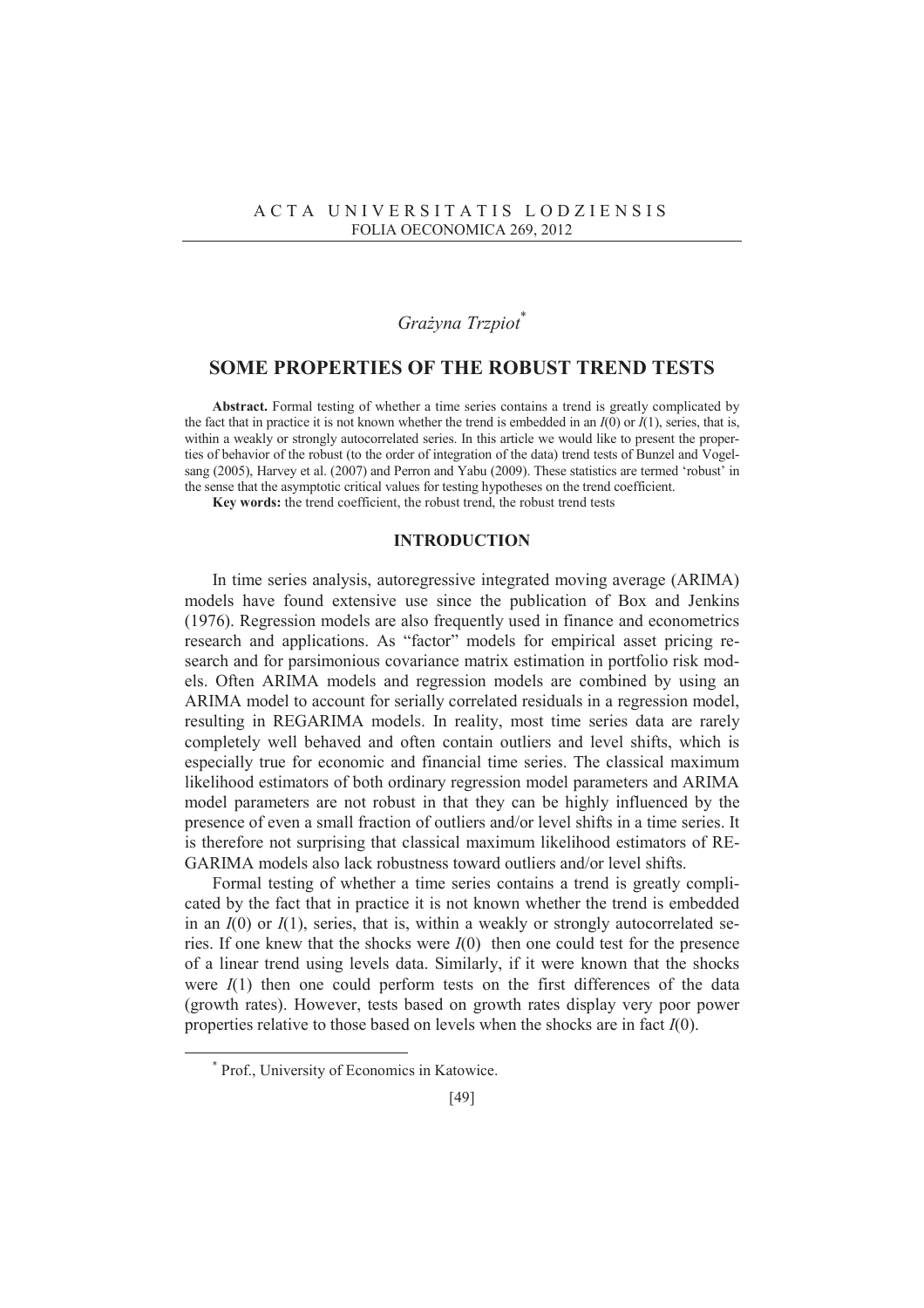In this article we would like to present the properties of sample behavior of the robust (to the order of integration of the data) trend tests of Bunzel and Vogelsang (2005), Harvey et al. (2007) and Perron and Yabu (2009). These statistics are termed 'robust' in the sense that the asymptotic critical values for testing hypotheses on the trend coefficient.

# **I. ROBUST CHANGE DETECTION**

#### **1.1.ARMA(p, q) Models**

A very rich and practically useful class of stationary and ergodic processes is the autoregressive-moving average (ARMA) class of models made popular by Box and Jenkins (1976). ARMA(p, q) models take the form of a  $p<sup>th</sup>$  order stochastic difference equation

$$
y_{t} - \mu = \phi_{1}(y_{t-1} - \mu) + ... + \phi_{p}(y_{t-p} - \mu) + \varepsilon_{t} + \theta_{1}\varepsilon_{t-1} + ... + \theta_{q}\varepsilon_{t-q}
$$
 (1)  

$$
\varepsilon_{t} \sim \text{WN}(0, \sigma^{2})
$$

ARMA(p, q) models may be thought of as parsimonious approximations to the general Wold form of a stationary and ergodic time series.

The presentation of time series models is simplified using *lag operator* notation. The lag operator L is defined such that for any time series  $\{y_t\}$ ,  $Ly_t = y_{t-1}$ . The lag operator has the following properties:

 $L^2 y_t = L \cdot Ly_t = y_{t-2}$ ,

 $L^0 = 1$  and  $L^{-1}y_t = y_{t+1}$ .

The operator  $\Delta = 1 - L$  creates the first difference of a time series:  $\Delta y_t = (1 L[y_t = y_t - y_{t-1}]$ . The ARMA(p, q) model may be compactly expressed using lag polynomials.

Define

 $\phi(L) = 1 - \phi_l L - \cdots - \phi_p L_p$  and  $\theta(L) = 1 + \theta_l L + \cdots + \theta_q L_q$ . Then ARMA(p, q) model may be expressed as

$$
\phi(L)(y_t - \mu) = \theta(L)\varepsilon_t \tag{2}
$$

ARMA(p, q) models often arise from certain aggregation transformations of simple time series models. An important result due to Granger and Morris (1976) is that if  $y_{1t}$  is an ARMA( $p_1$ ,  $q_1$ ) process and  $y_{2t}$  is an ARMA( $p_2$ ,  $q_2$ ) process, which may be contemporaneously correlated with  $y_{1t}$ , then  $y_{1t} + y_{2t}$  is an ARMA(p, q) process with  $p = p_1 + p_2$  and  $q = max(p_1 + q_2, q_1 + p_2)$ . For exam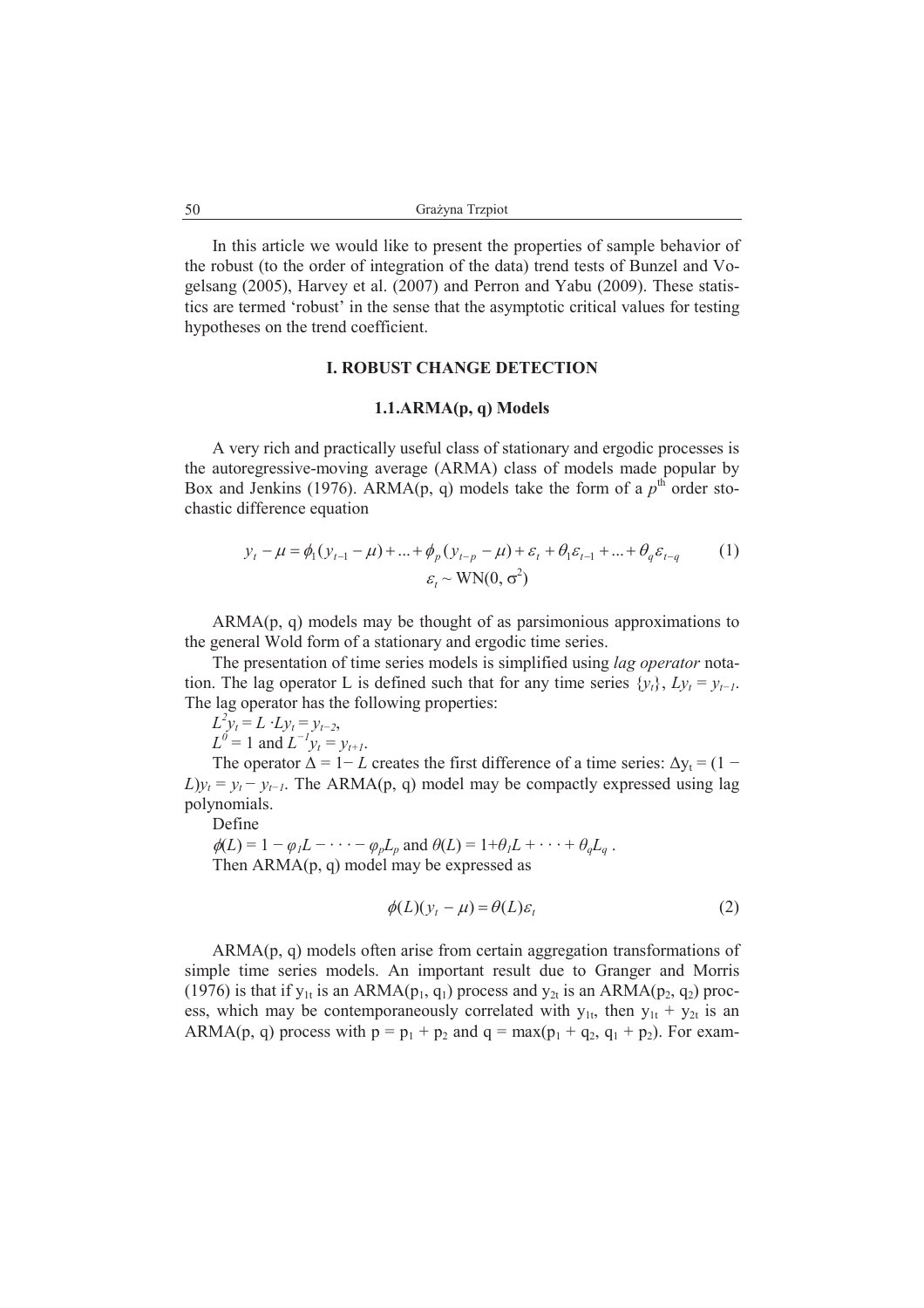ple, if  $y_{1t}$  is an AR(1) process and  $y_2$  is a AR(1) process, then  $y_1 + y_2$  is an ARMA(2,1) process.

High order  $ARMA(p, q)$  processes are difficult to identify and estimate in practice and are rarely used in the analysis of financial data. Low order  $ARMA(p, q)$  models with p and q less than three are generally sufficient for the analysis of financial data.

## **1.2.ARIMA(p, d, q) Models**

The specification of the ARMA(p, q) model (1) assumes that  $y_t$  is stationary and ergodic. If  $y_t$  is a trending variable like an asset price or a macroeconomic aggregate like real GDP, then  $y_t$  must be transformed to stationary form by eliminating the trend. Box and Jenkins (1976) advocate removal of trends by differencing. Let  $\Delta = 1-L$  denote the *difference operator*. If there is a linear trend in  $y_t$  then the first difference  $\Delta y_t = y_t - y_{t-1}$  will not have a trend.

If there is a quadratic trend in  $y_t$ , then  $\Delta y_t$  will contain a linear trend but the second difference  $\Delta^2 y_t = (1 - 2L + L^2)y_t = y_t - 2y_{t-1} + y_{t-2}$  will not have a trend.

 The class of ARMA(p, q) models where the trends have been transformed by differencing *d* times is denoted ARIMA(p, d, q) .

### **1.3 REGARIMA Models**

The REGARIMA model takes the following form:

$$
y_t = x_t^{\dagger} \beta + \varepsilon_t
$$
, for  $t = 1, ..., T$  (3)

where  $x_t$  is a  $k \times 1$  vector of predictor variables, and  $\beta$  is a  $k \times 1$  vector of regression coefficients. The error term  $\varepsilon$  follows a seasonal ARIMA process:

$$
\Phi(L)(1 - L)^d (1 - L^s)^D \varepsilon_t = (1 - \theta^* L^s) \Theta(L) u_t
$$
\n(4)

where:

*L* is the lag (or backshift) operator,

*d* the number of regular differences,

*D* the number of seasonal differences,

*s* the seasonality frequency,

 $\Phi(L) = 1 - \phi_1 L - \cdots - \phi_p L^p$  a stationary autoregressive operator of order p,  $\Theta(L) = 1 - \theta_1 L - \cdots - \theta_q L^q$  a moving average operator of order q

 $\theta^*$  a seasonal moving average parameter.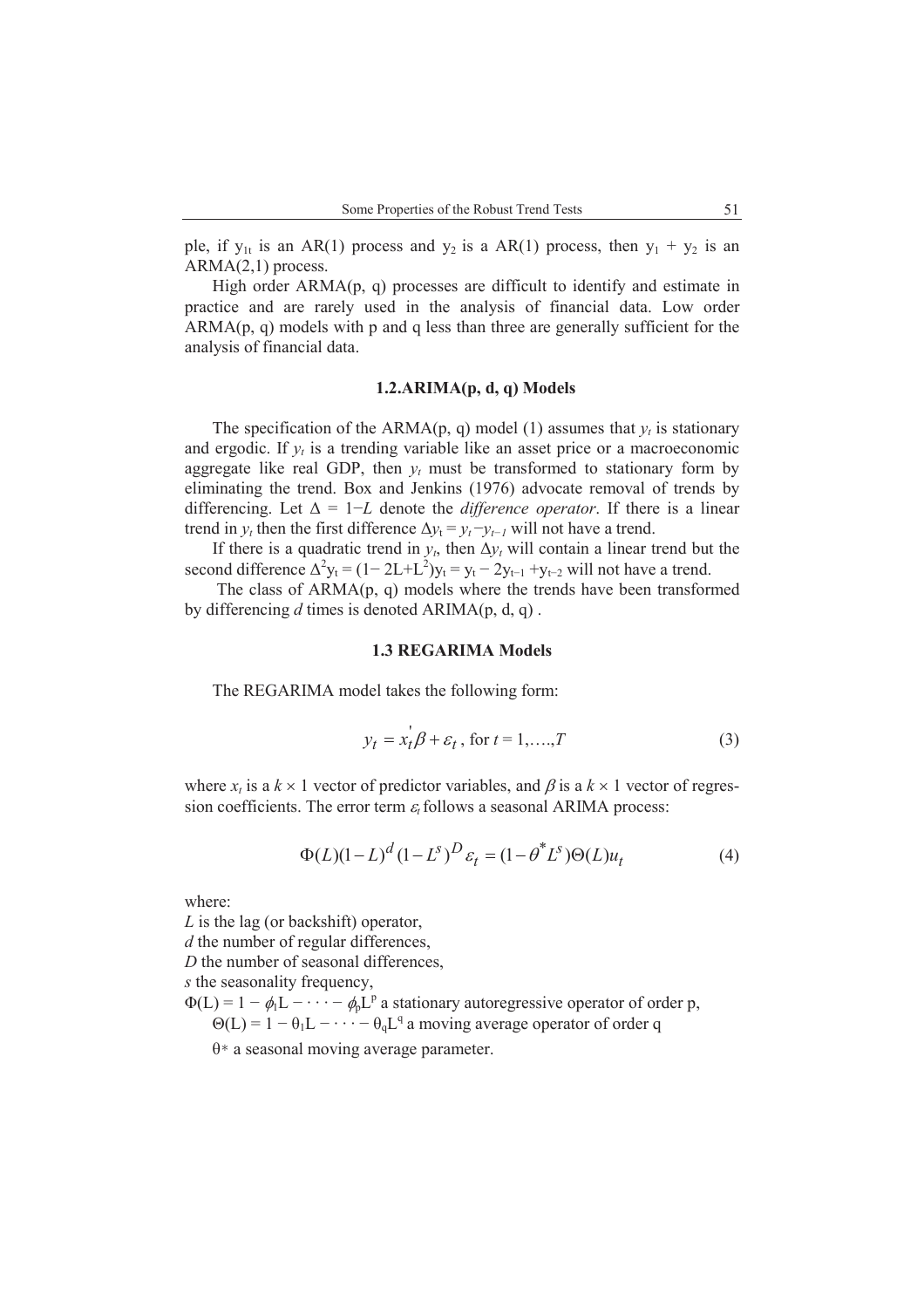Note that currently only one seasonal moving average term is allowed in the discussions in this chapter. The innovations  $u_t$  are assumed to be identically independent distributed random variables with distribution F. In practice, observed time series data are rarely well behaved as assumed in the REGARIMA model (3) and (4). An observed time series  $y_t^*$  is usually some kind of variant of  $y_t$  in equation (3). When the observed time series  $y_t^*$  might be influenced by some outliers, the classical maximum likelihood estimates are not robust. Furthermore, it will detect three kinds of outliers in the original data  $y_i^*$ :

### **Additive outliers** (AO):

An additive outlier occurs at time  $t_0$  if  $y_{t_0}^* = y_{t_0} + c$ ,  $y_{t_0}^* = y_{t_0} + c$ , where c is a constant. The effect of this type of outlier is restricted to the time period  $t_0$ .

## **Innovation outliers** (IO):

An innovation outlier occurs at time  $t_0$  if  $u_{t_0} = v_{t_0} + c$ , where  $v_{t_0}$  is generated by the distribution F. Usually it is assumed that F is the normal distribution N(0,  $\sigma^2$ ). Note that the effect of an innovation outlier is not restricted to time  $t_0$ because of the structure of an ARIMA model. It also has influence on the subsequent observations.

### **Level shifts** (LS):

If one level shift occurs at time  $t_0$ , the observed series is  $y_t^* = y_t + c$  for all  $t \ge t_0$ , with c being a constant. Note that if the series  $y_t^*$  has a level shift at  $t_0$ , the differenced series  $y_t^* - y_{t-1}^*$  has an additive outlier at  $t_0$ .

In all those three cases c is the size of the outlier or level shift. Without any potential confusion, the general term "outlier" may refer to any of the three types of behavior.

#### **Controlling Outlier Detection**

The outlier detection procedure is similar to those proposed by Chang, Tiao and Chen (1988) and Tsay (1988) for ARIMA models. The main difference with those procedures is that we use innovation residuals based on the filtered  $\tau$  – estimates of  $\beta$  and  $\lambda$ , instead of the classical maximum likelihood estimates.

To detect the presence of an outlier at a given time  $t_0$ , the outlier detection procedure we compute: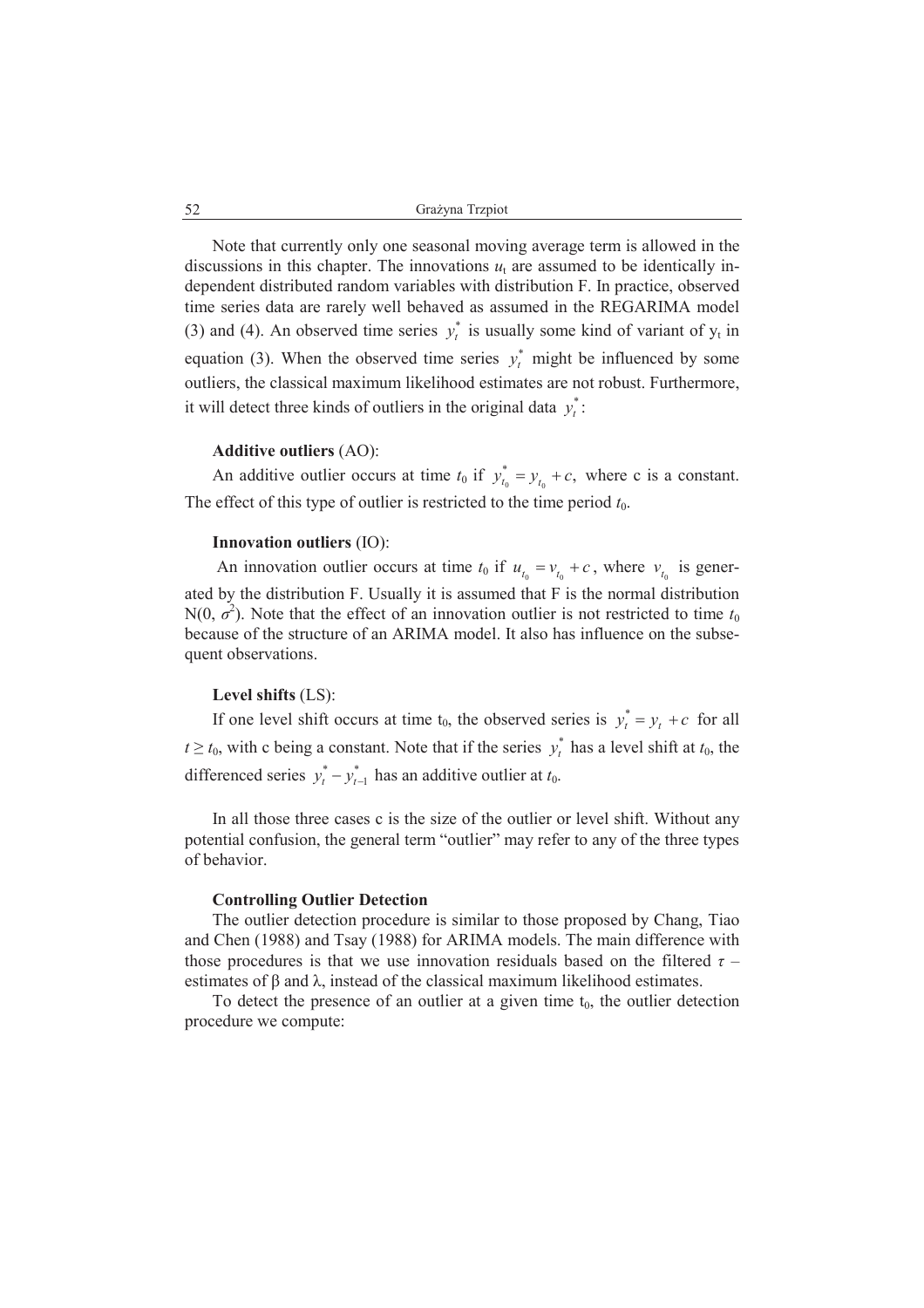$$
\tau = \max_{t_0} \max \{ T_{t_0,AO}, T_{t_0,LS}, T_{t_0,IO} \}
$$
\n(5)

where  $T_{t_0, A_O}, T_{t_0, I_S}, T_{t_0, IO}$  are the statistics corresponding to AO, LS and IO at time  $t_0$  respectively.

The test statistic is defined as follows:

$$
T = \frac{|\hat{\omega}|}{\hat{V}(\hat{\omega})^{1/2}}\tag{6}
$$

where  $\hat{\omega}$  is an estimate of  $\omega$ , the size of the outlier, based on the residuals of the filtered  $\tau$ -estimates and  $\hat{V}(\hat{\omega})$  an estimate of its variance. If  $\tau > \xi$ , where  $\xi$  is a conveniently chosen critical value, one declares that there is an outlier. The time  $t_0$  where the outlier occurs and the type of the outlier are those where the double maximum is attained.

The critical value  $\xi$  is similar to the constant used by Chang, Tiao and Chen (1988). They recommend using  $\xi = 3$  for high sensitivity in outlier detection,  $\xi =$ 3,5 for medium sensitivity and  $\xi = 4$  for low sensitivity, when the length of the series is less than 200. The critical value  $\xi$  is specified by the optional argument, the default value is set as follows:

$$
\xi = \begin{cases}\n3 & \text{if } T \leq 200, \\
3,5 & \text{if } 200 < T \leq 500, \\
4 & \text{if } T > 500.\n\end{cases}
$$

More details of this procedure can be found in Bianco, Garcia Ben, Martinez and Yohai (1996, 2001).

#### **1.4. ARARMA Models**

This is a non-parametric linear model posed by Grambsch and Stahel (1990) modeling and forecasting time series. These time series were characterized by downward sloping trends and step jumps. The median based estimate of trend is designed to be uninfluenced by outliers. In ARIMA notation for a time series, *X<sup>t</sup>* , the model is

$$
(1 - B)X_t = \theta_0 + a_t \tag{7}
$$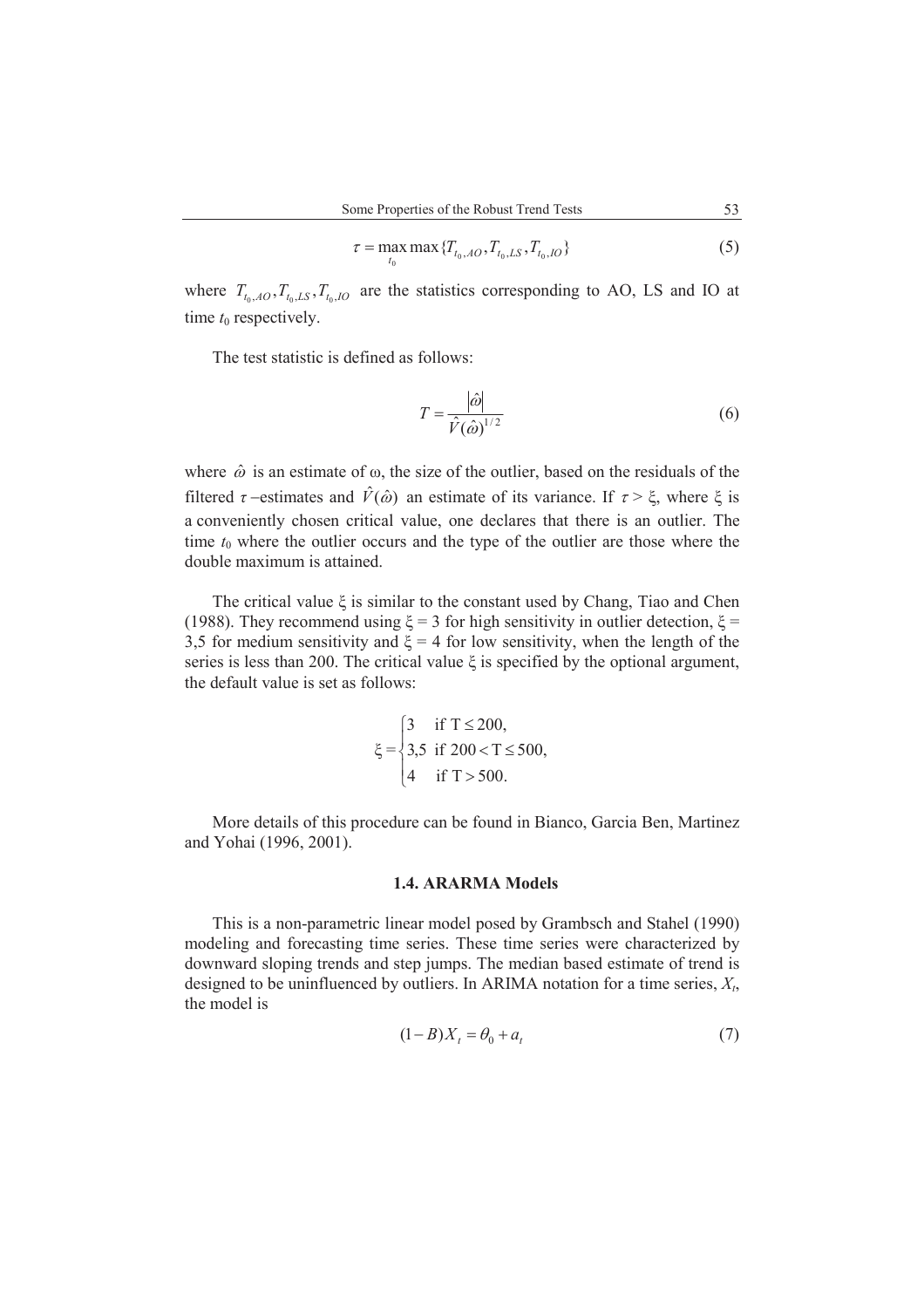an ARIMA (0,1,0) with a constant, i.e. a random walk with a deterministic trend, and the  $\{a_i\}$  are independent, identically distributed stable random variables. The robustness of the estimate of the deterministic trend parameter, for  $\theta_0$ , is due to its being based on the median of the median based estimate of trend is designed outliers that are particularly common in the rather than the arithmetic mean. This protects the estimate of the trend parameter from being contaminated by the outliers that are particularly common in the telecommunications data. The details of forecasting and trend estimation are given here. At time *T*, the *k* step ahead

$$
\hat{X}_{T+K} = X_T + k\hat{\theta}_{0|T}
$$

where  $\hat{\theta}_{0|T}$  is the estimate the trend At the time *T*. The robust estimate of the trend is

$$
\hat{\theta}_{0|T} = M_T + \frac{m_T}{T} \sum_{t=2}^T \psi \left( \frac{Z_T - M_T}{m_T} \right),
$$

where  $Z_t = (1 - B)X_t$ ,  $M_T$  is the median of  $(Z_2, \ldots, Z_T)$  and  $m_T$  is the median of  $(|Z_2 - M_T|, \ldots, |Z_T - M_T|).$ 

The response function  $\psi$  is of a "three part re-descending" type:

$$
\psi(x) = sign(x) \max[\min\left(\left|\frac{2x}{3}\right|, 1, 2-\left|\frac{x}{3}\right|], 0\right]
$$

The design of the response function gives the method its robustness by preventing very large deviation from affecting the trend adjustment.

ARARMA stands for auto regressive moving average. This methodology proposed by Parzen (1982). For a times series  $X_t$ , the first transformation is from long memory to the short memory:

$$
Z_t = X_t - \phi_\tau X_{t-\tau} \tag{8}
$$

where  $\phi_{\tau}$  and  $\tau$  are chosen to minimize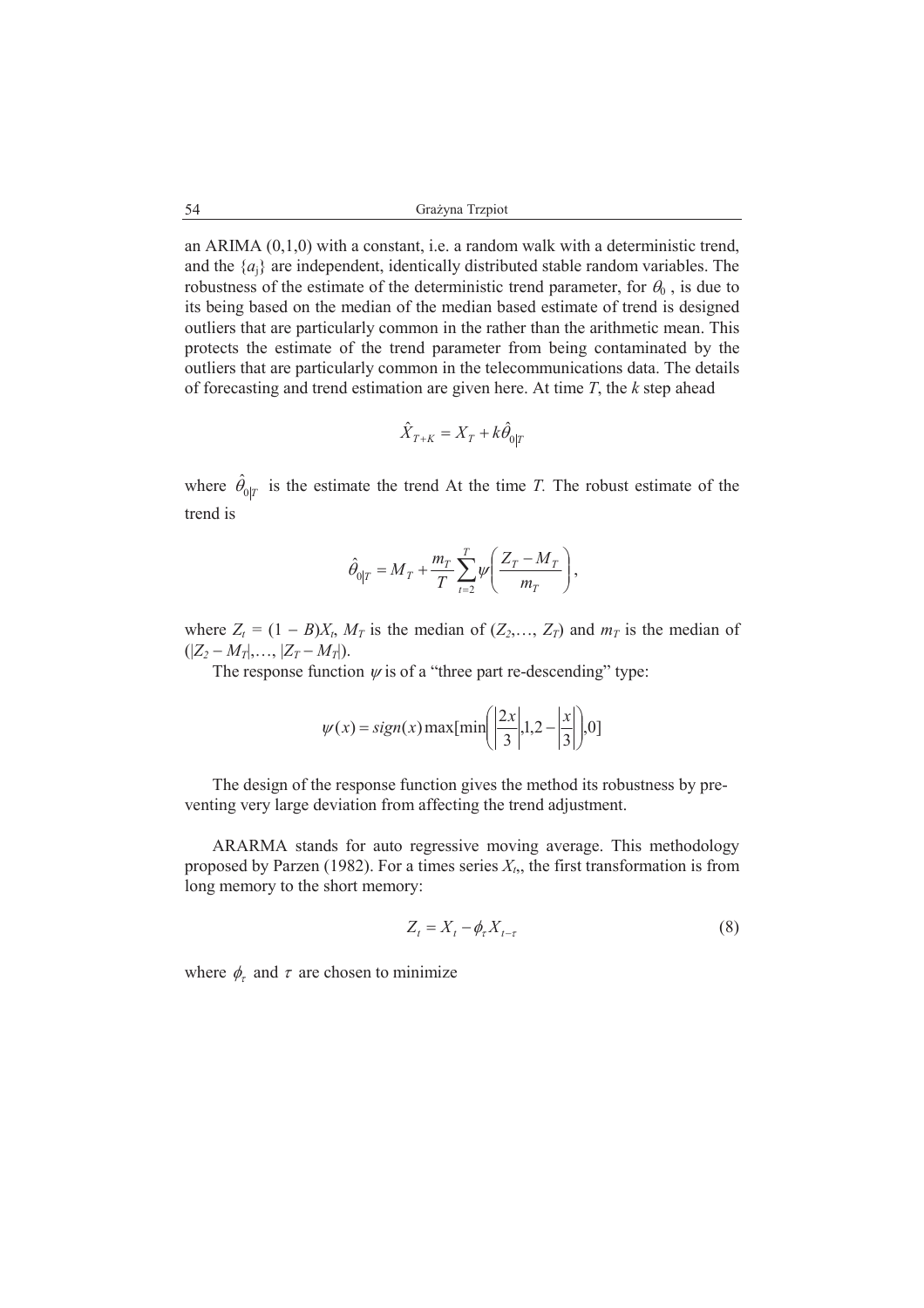$$
Err(\tau) = \frac{\sum_{t=\tau+1}^{T} (X_t - \phi_\tau X_{t-\tau})}{\sum_{t=\tau+1}^{T} X_t^2}.
$$

To achieve the transformation of the data to stationarity, Parzen preferred a long memory AR filter to the "harsher" differencing used ARIMA.

For seasonal series, the data were deseasonalised by routines provided by Hibon, the forecasts prepared and then reseasonalised. In order to distinguish between series that exhibit seasonality and those whose observations are merely monthly or quarterly the following procedure was adopted. The last six available observations were forecast out of sample under the assumptions that series was seasonal and that the series was non-seasonal. The assumption that provided the better mean absolute percentage error was used to provide the final forecast.

## **II. ROBUST TEST FOR TREND**

We present a simple test procedure (Harvey et al. 2007) for a linear trend which does not require knowledge of the form of serial correlation in the data, is robust to strong serial correlation, and has a standard normal limiting null distribution under either  $I(0)$  or  $I(1)$  shocks<sup>1</sup>. In contrast to other available robust linear trend tests, our proposed test achieves the Gaussian asymptotic local power envelope in both the  $I(0)$  and  $I(1)$  cases. For near- $I(1)$  errors our proposed procedure is conservative and a modification for this situation is suggested. An estimator of the trend parameter, together with an associated confidence interval, which is asymptotically efficient, again regardless of whether the shocks are *I*(0) or *I*(1), is also provided.

 $\overline{a}$ 

<sup>1</sup>  ${y_t}$  is an *integrated process* of order 1 denoted  $y_t \sim I(1)$ , if it has the form  $y_t = y_{t-1} + u_t$  where  $u_t$  I s a stationary time series. The first difference is stationary  $\Delta y = y_t - y_{t-1} = u_t$ . Because of this property *I*(1) is called *difference stationary* process. Starting at  $y_0$  the  $y_t$  can be representing as an integrated sum of stationary innovations  $y_t = y_0 + \sum_{j=1}^{\infty}$ *t j*  $y_t = y_0 + \sum u_j$ 1 0 . The integrated sum  $\sum_{j=1}^{t}$ *j*  $u_j$ 1 is called *stochastic trend*. In contrast to deterministic trend are not perfectly predictable. Since the stationary process  $u_t$  does not need to be differenced, it is called an integrated process of order zero and is denoted

 $u_t \sim I(0)$ .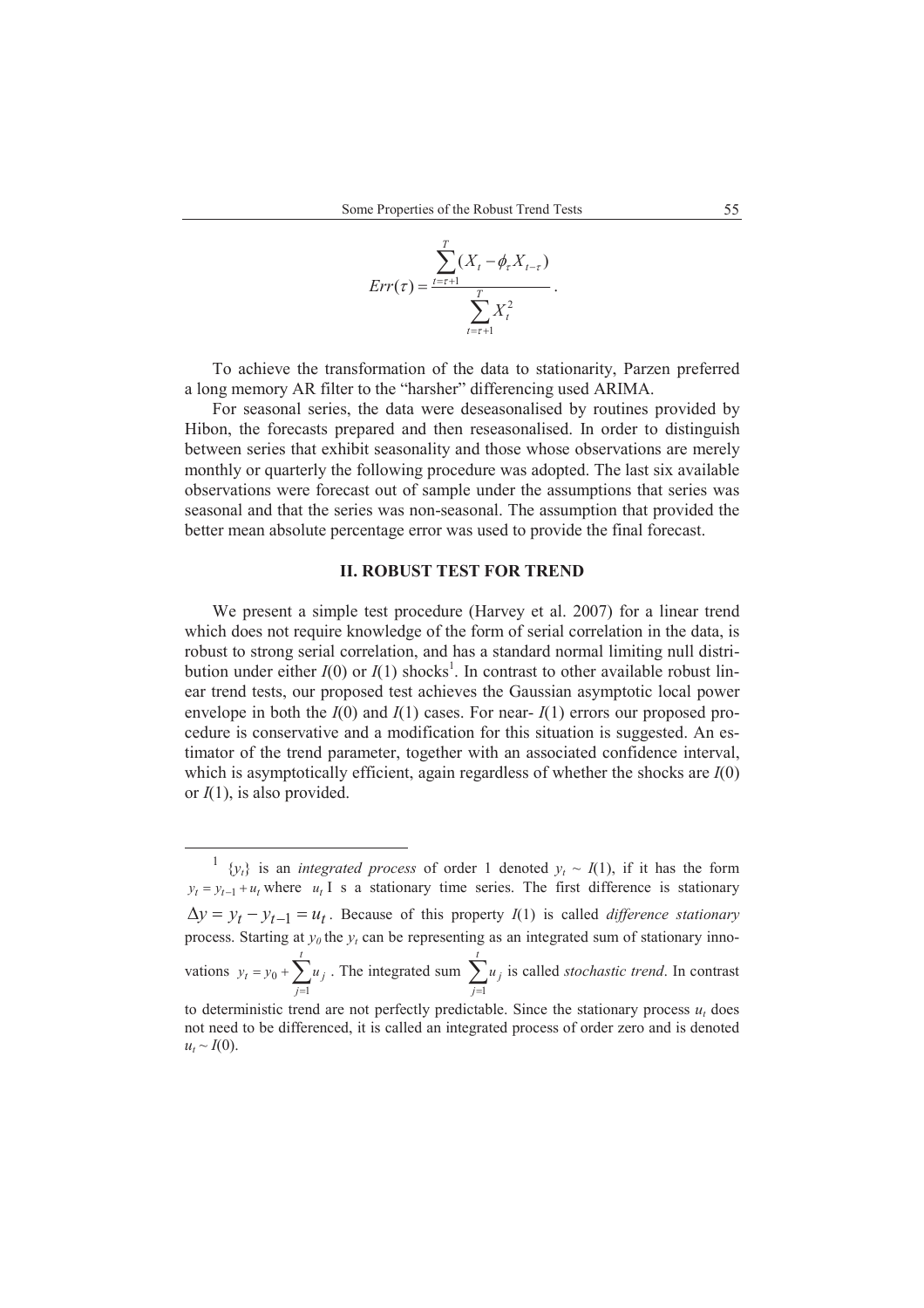## **2.1. Motivation for the test procedure**

To fix ideas, we start with a highly simplified model and testing problem. Consider, therefore, the Gaussian AR(1) model

$$
y_{t} = \alpha + \beta t + u_{t}, t = 1,...T
$$
  

$$
u_{t} = \rho u_{t-1} + \varepsilon_{t}, t = 1,...T, u_{1} = \varepsilon_{1}
$$
 (9)

where  $\varepsilon_t$  is assumed to be NIID(0;  $\sigma^2$ ).

We suppose that the  $I(0)$  scenario for  $u_t$  is represented by  $\rho = 0$  and the  $I(1)$ scenario by  $\rho = 1$ , with no other possibilities assumed to exist for the present.

Our interest centers on testing

$$
H_0: \beta = \beta_0
$$

against either a two-sided alternative,

$$
H_1: \beta \neq \beta_0,
$$

or either of the two one-sided alternatives

H<sub>1</sub>: 
$$
\beta > \beta_0
$$
 or H<sub>1</sub>:  $\beta < \beta_0$ ,

but without assuming knowledge of whether  $u_t$  in (9) is  $I(0)$  or  $I(1)$ . The case of leading empirical relevance is the no trend null hypothesis, given by  $\beta_0 = 0$ , although other values of  $\beta_0$  may also be of practical interest, for example testing whether the growth rate in a particular country coincides with some hypothetical or desired growth rate. As is customary in this kind of testing problem, we partition H<sub>1</sub> into two scaled components H<sub>1;0</sub> :  $\beta = \beta_0 + \kappa T^{-3/2}$  when u<sub>t</sub> is  $I(0)$  and  $H_{1,1}$ :  $\beta = \beta_0 + \kappa T^{-1/2}$  when  $u_t$  is  $I(1)$ , where  $\kappa$  is a finite constant, which provide the appropriate Pitman drifts on  $\beta$  under  $I(0)$  and  $I(1)$  errors, respectively. Notice that both H<sub>1:1</sub> and H<sub>1:0</sub> reduce to H<sub>0</sub> when  $\kappa = 0$ .

If  $u_t$  is *known* to be  $I(0)$  then  $u_t = \varepsilon_t$ ,  $t = 1, \ldots, T$ , and a test which rejects for large values (large positive or large negative values for a two-tailed test, large negative (positive) values for a lower- (upper-) tailed test) of the (centred) *t-ratio*, associated with the OLS estimator of  $\beta$  in the estimated model (9), is an optimal (uniformly most powerful in the case of one sided alternatives and uniformly most powerful unbiased in the case of the two-sided alternative) test of  $H_0$  against  $H_{1;0}$ , and is consistent against fixed alternatives.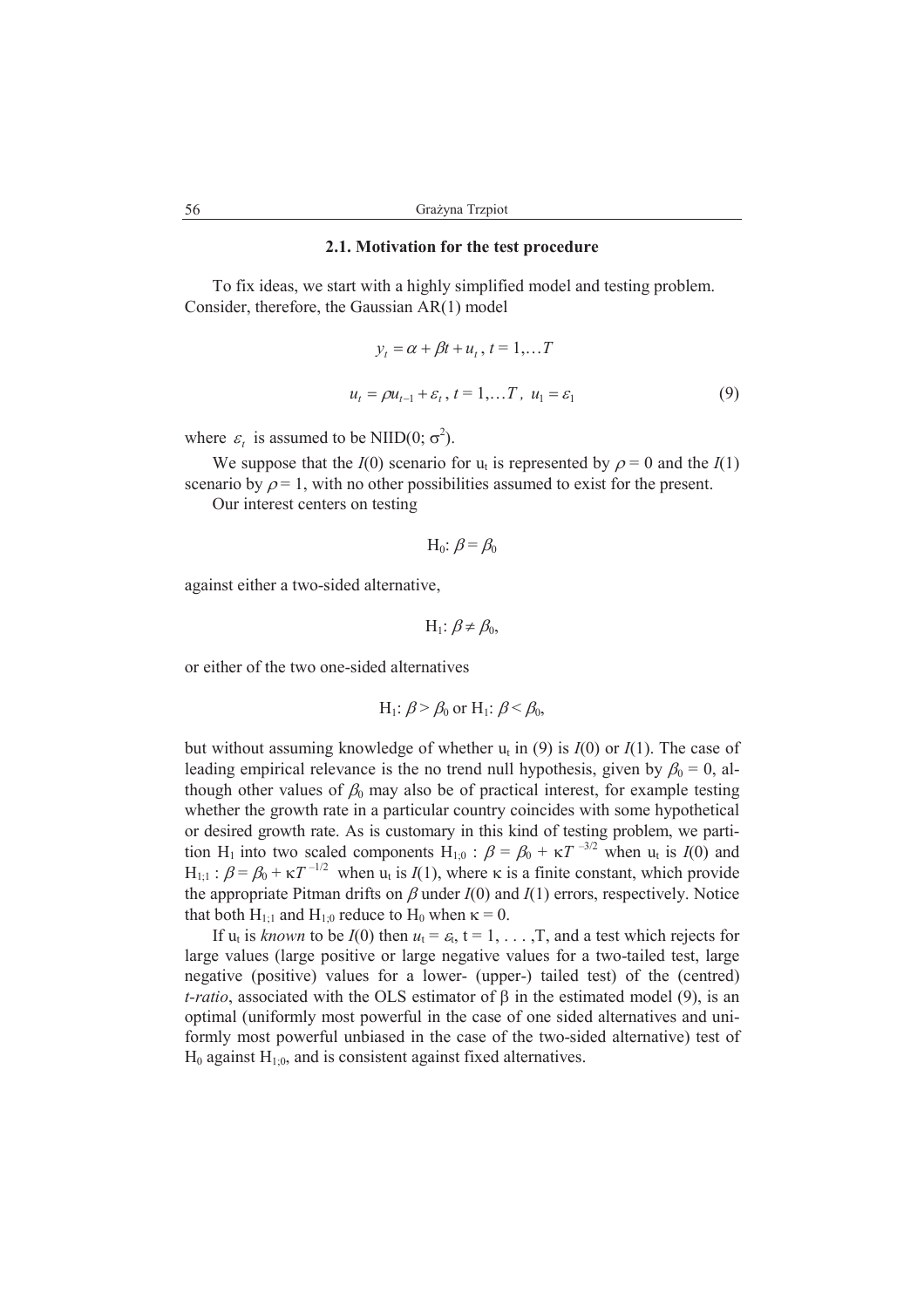Letting  $\hat{\alpha}$  and  $\hat{\beta}$  denote the OLS estimators from (9), this *t-ratio* is therefore given by

$$
z_0 = \frac{\hat{\beta} - \beta_0}{s_0} \tag{10}
$$

$$
s_0 = \sqrt{\frac{\hat{\sigma}_u^2}{\sum_{t=1}^T (t - \bar{t})^2}} \text{ where } \hat{\sigma}_u^2 = \frac{\sum_{t=1}^T \hat{u}_t^2}{(T - 2)} \text{ and } \hat{u}_t = y_t - \hat{\alpha} + \hat{\beta}t \,.
$$

Standard results we show H<sub>0</sub>:  $z_0 \rightarrow N(0,1)$  while under H<sub>1;0</sub> :  $z_0 \rightarrow \kappa/(\sigma\sqrt{12})$  $+ (N(0,1))$ 

Correspondingly, if  $u_t$  is *known* to be  $I(1)$  then the optimal test of  $H_0$  against  $H_{1:1}$  is based on the *t*-ratio associated with the (centered) OLS estimator of  $\beta$  in model (9) estimated in first differences

$$
\Delta y_t = \beta + v_t \quad t = 2; \quad \dots; T,\tag{11}
$$

where  $v_t =: \Delta u_t = \varepsilon_t$ .

The *t*-ratio is therefore given by

$$
z_1 = \frac{\widetilde{\beta} - \beta_0}{s_1},
$$
  
\n
$$
s_1 = \sqrt{\frac{\widetilde{\sigma}_v^2}{T - 1}}
$$
\n(12)

where  $\tilde{\beta}$  is the OLS estimator of  $\beta$  in (11):  $(T-1)$   $(T-1)$  $\widetilde{B} = \frac{1}{t-1}$   $\frac{1}{t-1}$   $\frac{1}{t-1}$   $\frac{1}{t-1}$  $\overline{a}$  $=\frac{y_T - y_T}{f_T}$  $\overline{a}$  $\wedge$  $=\frac{\sum_{t=1}}{\sum_{i=1}^{t}}$ *T*  $y_T - y$ *T y T T t t*  $\beta = \frac{t=1}{(T-1)} = \frac{yT - y_1}{(T-1)}$  and

$$
\widetilde{\sigma}_{\nu}^2 = \frac{\sum_{t=1}^T \widetilde{\nu}_t^2}{(T-2)} = \frac{\sum_{t=1}^T (\Delta y_t - \widetilde{\beta})^2}{(T-2)}.
$$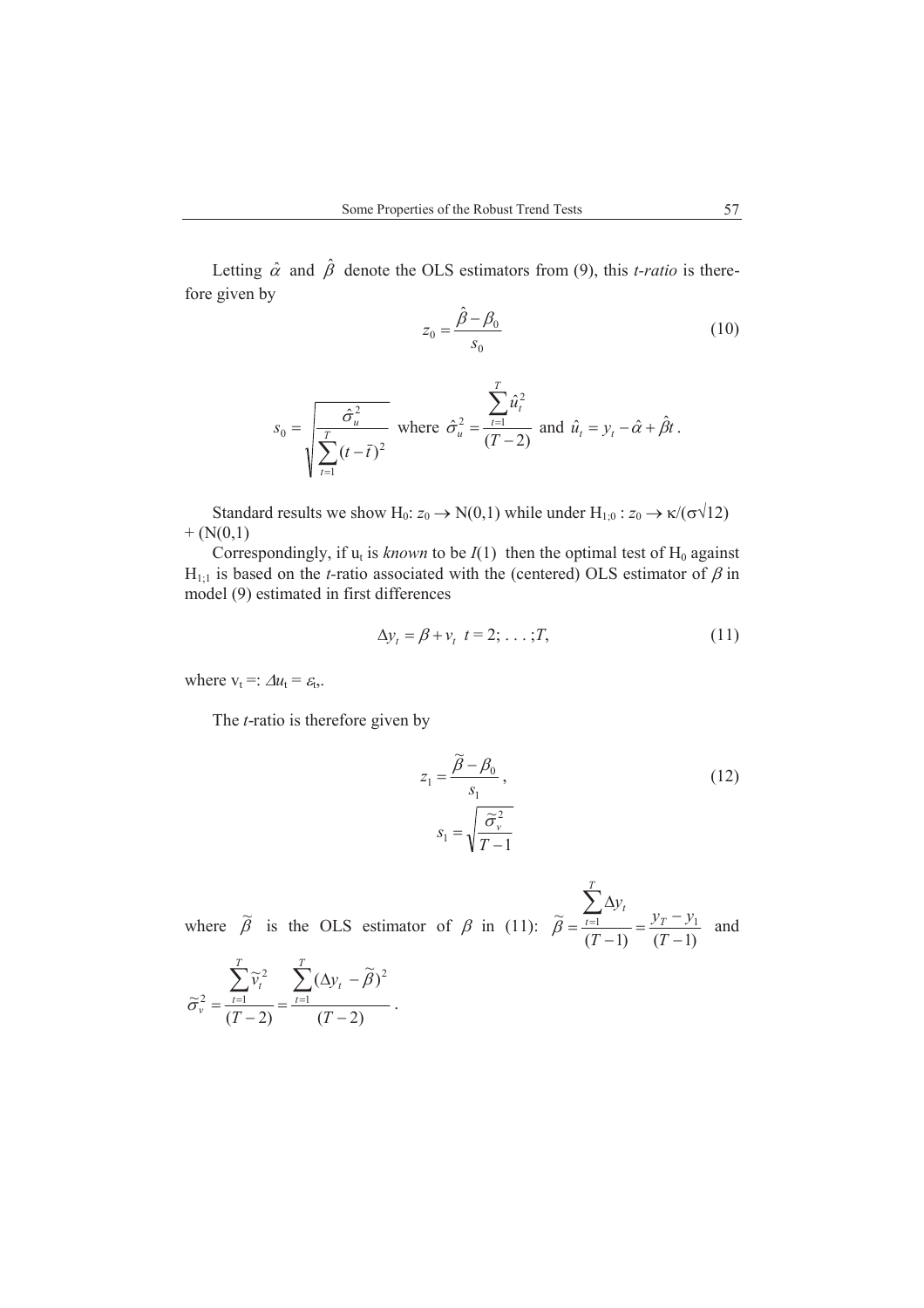Once more, standard results show that under  $H_0: z_1 \to N(0,1)$ , while under  $H_{1:1}: z_1 \to \kappa/\sigma + N(0,1)$ . Again the test is consistent against fixed alternatives.

Now consider the behavior of the statistic  $z_0$  of (10) when  $u_t$  is in fact  $I(1)$ . It is entirely straightforward to establish that under both  $H_0$  and  $H_{1;1}$ ,  $z_0$  is of  $O_e(T^{1/2})$ . That is, it diverges regardless of whether H<sub>0</sub> or H<sub>1:1</sub> is true.

As for the behavior of  $z_I$  of (12) when  $u_t$  is  $I(0)$ , it is easy to show that under  $H_0$  and  $H_{1:0}$ ,  $z_I$  is of  $O_p(T^{-1/2})$  and, hence, converges in probability to zero, again regardless of whether  $H_0$  or  $H_{1;0}$  holds. The pertinent features of these findings are that  $z_0$  does not control size under  $H_0$  when  $u_t$  is  $I(1)$  (its asymptotic size is unity), and  $z<sub>I</sub>$  does not control size when  $u<sub>t</sub>$  is  $I(0)$  (its asymptotic size is zero).

### **2.2. The model and robust trend tests**

Here we pursue an approach based on a data-dependent weighted average of  $z_0$  of (10) and  $z_1$  of (12) where the weights used are based on a consistent estimator of  $d \in \{0, 1\}$ , the (unknown) order of integration of  $u_t$ . The estimator of *d* which we propose is constructed from unit root and stationarity test statistics. In generic notation, let U denote some unit root statistic used for testing the *I*(1) null that  $\rho = 1$  against the *I*(0) alternative, which corresponds to  $\rho = 0$  in the present simplified context.

Similarly, let S denote some stationarity statistic for testing the *I*(0) null that  $\rho = 0$  against the *I*(1) alternative  $\rho = 1$ .

Consider the case where we have a sample of T observations generated according to the data-generating process (DGP):

$$
y_t = \mu + \beta_T t + u_t, \ t = 1, \dots, T \tag{13}
$$

$$
u_t = \rho_T u_{t-1} + \varepsilon_t, \ t = 1, \dots, T \tag{14}
$$

The statistics we consider to test the null hypothesis  $\beta_T = 0$  against  $\beta_T \neq 0$  in (13) are the  $z_\lambda$  statistics of Harvey et al.(2007), the t<sup>RQF</sup><sub>b</sub> statistic of Perron and Yabu (2009), and the Dan-J statistic of Bunzel and Vogelsang (2005).

The  $z_{\lambda}$  statistic of Harvey et al. (2007) employs a switching-based strategy that attains the local limiting Gaussian power envelope for this testing problem (under the assumption of an asymptotically negligible initial condition) irrespective of whether  $u_t$  is an exact  $I(1)$  process or is  $I(0)$ , the latter occurring where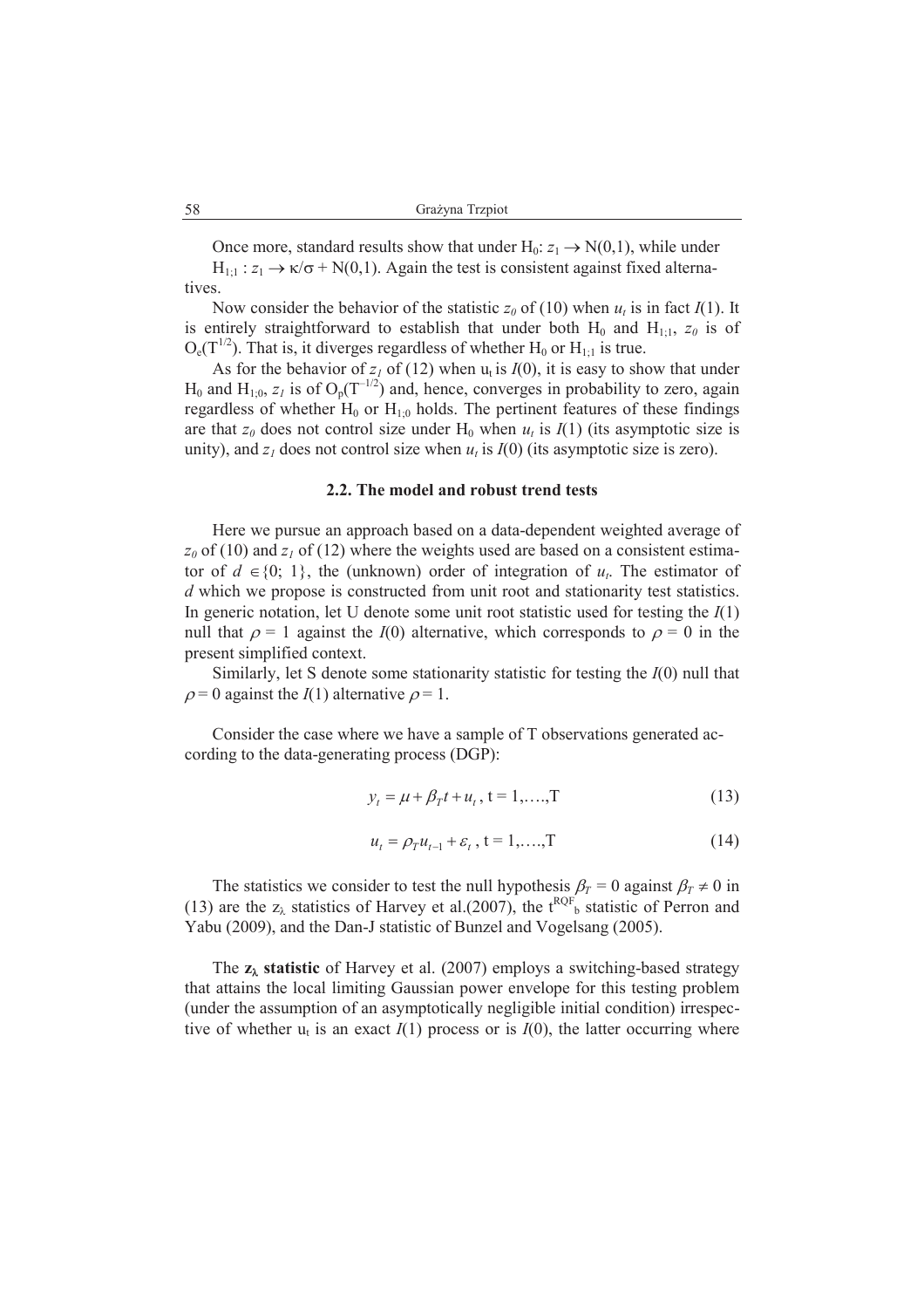$\rho_{\tau} = \rho$  with  $|\rho|$  < 1. The test statistic is also asymptotically standard normal under the null in both cases. It is calculated as:

$$
z_{\lambda} := (1 - \lambda^*) z_0 + \lambda^* z_1 \tag{15}
$$

$$
z_0 = \frac{\hat{\beta}_T}{\sqrt{\frac{\hat{\omega}_u^2}{\sum_{t=1}^T (t-\bar{t})^2}}}\text{ and } z_1 = \frac{\tilde{\beta}_T}{\sqrt{\frac{\tilde{\omega}_v^2}{(T-1)}}}
$$
(16)

In equation (4),  $\hat{\beta}_T$  denotes the ordinary least square (OLS) estimator of  $\beta_T$ from equation (13) and  $\hat{\omega}_u^2$  is a long-run variance estimator formed using  $\hat{u}_t = y_t - \hat{\mu} + \hat{\beta}_T t$ ,  $\hat{\mu}$  the corresponding OLS estimator of  $\mu$  from equation (13), whereas  $\tilde{\beta}$  is the OLS estimator of  $\beta$  from equation (13) estimated in first differences, that is, from  $\Delta y_t = \beta_T + v_t$ ,  $t = 2, ..., T$  and  $\tilde{\omega}_y^2$  is a long-run variance estimator based on  $\widetilde{v}_t = \Delta y_t - \widetilde{\beta}_T$ .

The weight function  $\lambda^*$  is defined as:

$$
\lambda^* = \exp\left(-0.00025 \left(\frac{ERS}{KPSS}\right)^2\right)
$$

where ERS is the with-trend local generalized least squares (GLS) unit root test statistic of Elliott et al. (1996) and KPSS is the with trend stationarity test statistic of Kwiatkowski et al. (1992).

The **the t<sup>RQF</sup><sub>b</sub> statistic** of Perron and Yabu (2009) takes the form of an autocorrelation-corrected t-ratio on the OLS estimate of  $\beta_T$  obtained from the quasi-GLS regression

$$
y_t - \widetilde{\rho}_{MS} y_{t-1} = (1 - \widetilde{\rho}_{MS})\mu + \beta_T \left[t - \widetilde{\rho}_{MS}(t-1)\right] + (u_t - \widetilde{\rho}_{MS} u_{t-1})\tag{17}
$$

for  $t = 2,...,T$ , along with  $y_1 = \mu + \beta_T + u_1$ . Here  $\tilde{\rho}_{MS}$  is defined according to rule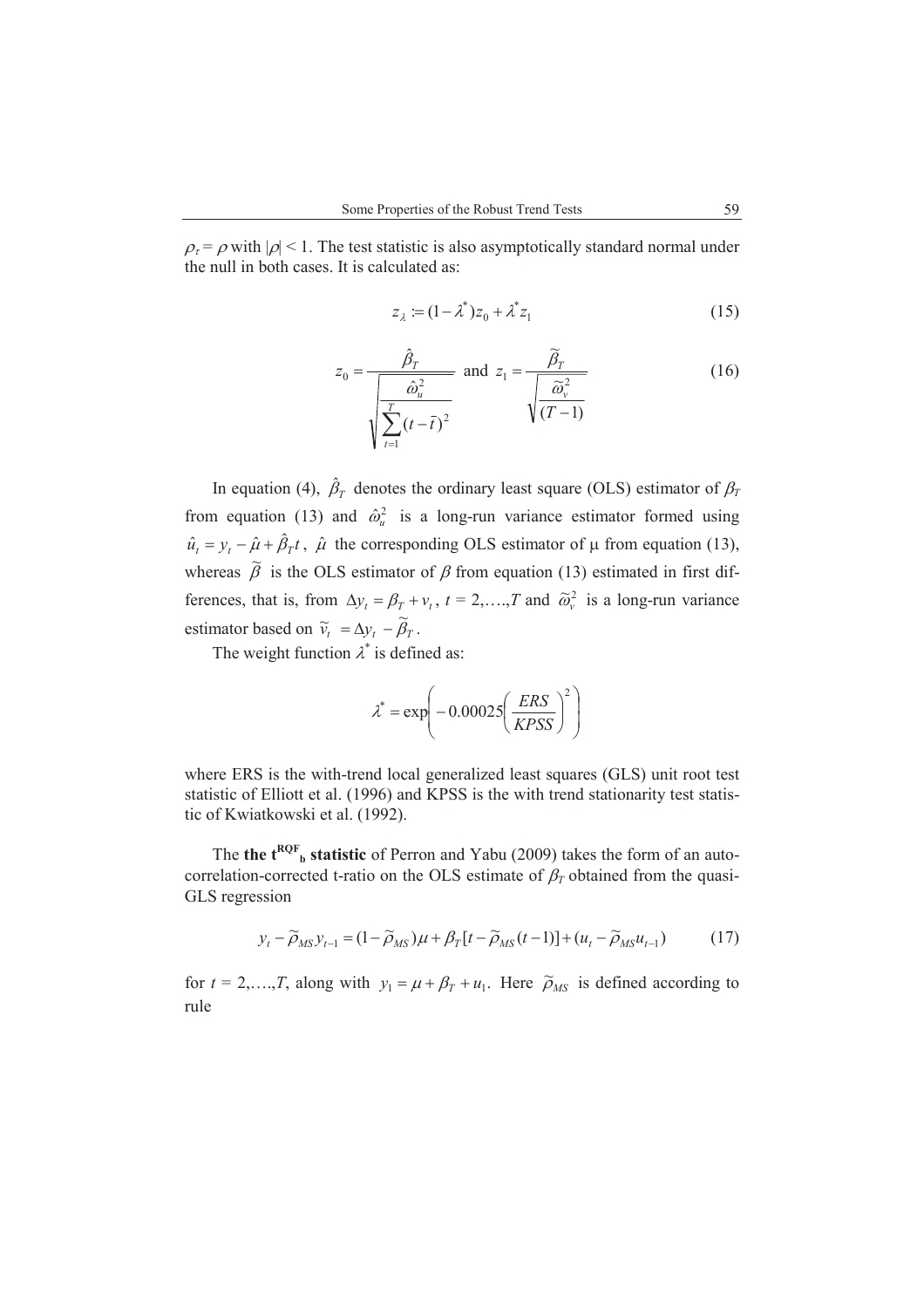$$
\widetilde{\rho}_{MS} = \begin{cases} 1 & \text{if } |\widetilde{\rho}_{MS} - 1| < T^{-1/2} \\ \widetilde{\rho}_{TWS} & \text{otherwise} \end{cases}
$$

where  $\tilde{\rho}_{TWS}$  is an autocorrelation robust-weighted symmetric least squares estimate of q (based on the OLS residuals  $\hat{u}_t$ ) with one of two truncations applied as described by Roy and Fuller (2001) and Roy et al. (2004). The  $t^{RQF}$ <sub>b</sub> statistic is asymptotically standard normal under the null hypothesis when  $u_t$  is either exact  $I(1)$  or is  $I(0)$ , and, has the same local asymptotic power as the  $z<sub>\lambda</sub>$  statistic of Harvey et al. (2007) in the local-to-unity autoregressive root environment.

The *Dan-J statistic* of Bunzel and Vogelsang (2005) is essentially a modified version of the *t-PSW* test statistic of Vogelsang (1998) that employs a longrun variance estimator based on the 'fixed-b' asymptotic of Kiefer and Vogelsang (2005). Specifically, the statistic is

$$
Dan - J = z_0 \exp(-c_{\xi}J) \tag{18}
$$

where  $z'_0$  is  $z_0$  as defined in (16) but with the implicit long run variance estimator,  $\hat{\omega}_u^2$  constructed using the Daniell kernel with a data-dependent bandwidth. Specifically, the bandwidth is given by max( $\hat{b}_{opt}$  *T*; 2), where  $\hat{b}_{opt}$  =  $b_{opt}(\hat{c})$ . Here,  $\hat{c} = T(1-\hat{\rho})$  with  $\hat{\rho}$  obtained by OLS estimation of (2), and  $b_{opt}$ . is a step function given in Bunzel and Vogelsang (2005). In the expressions for *Dan-J*, the z'<sub>0</sub> statistic is scaled by a function of the *J* unit root test statistic of Park (1990) and Park and Choi (1988). The constant  $c_{\xi}$  is chosen so that, at a given significance level,  $\xi$ , a particular test has the same critical value under both I(0) and I(1) errors. The value of constant  $c_{\xi}$  depends on  $\hat{b}_{opt}$ ; Bunzel and Vogelsang (2005) provide a response surface for determining  $c_{\xi}$  for a given significance level, and  $\hat{b}_{opt}$ . The critical values for the test also depend on  $\hat{b}_{opt}$ , and again a response surface is provided by the authors for a variety of significance levels. The critical values for the test also depend on  $\hat{b}_{opt}$ , and again a response surface is provided by the authors for a variety of significance levels. Because *c* is not consistently estimated using  $\hat{c}$ , Bunzel and Vogelsang (2005) only provide a limiting distribution for *Dan-J* when it is assumed that c is known in the calculation of  $\hat{b}_{opt}$ . That is, when  $\hat{b}_{opt} = b_{opt}(\hat{c})$  is replaced by  $b_{opt}(c)$ . Although this strictly means that their asymptotic results are based on the limiting behav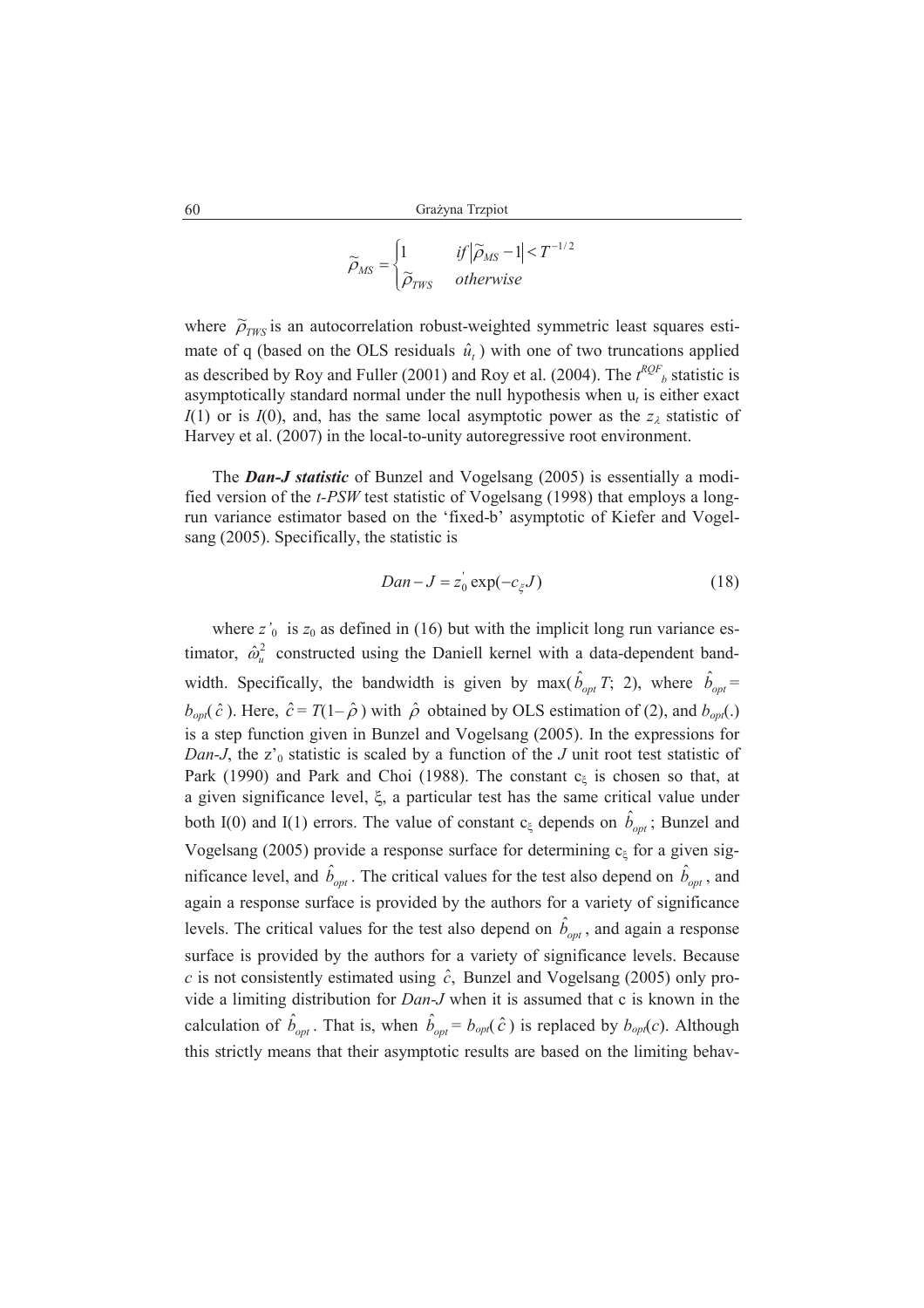ior of an infeasible test, for the purposes of making comparisons tractable, in what follows the limit distribution for *Dan-J* is that using  $b_{\alpha\nu}(c)$ .

## **CONCLUSIONS**

The ability to detect the presence of a deterministic linear trend in an economic time series is an important issue in applied econometrics for a number of reasons. The effectiveness of both policy modeling and forecasting is, for example, reliant on correct identification of the trend function. Correctly specifying the trend function is also of crucial importance in the context of unit root and stationarity testing. It is, for example, well known that an un-modeled linear trend effects non-similar and inconsistent unit root tests, while unnecessarily including a trend vastly reduces power to reject the unit root null under  $I(0)$ (weakly dependent) errors.

We presented procedure that falls into the class of robust tests for the trend function. The statistic is based on taking a simple data-dependent weighted average of two trend test statistics, both conventional *t-ratios*, one that is appropriate when the data are generated by an  $I(0)$  process and a second that is appropriate when the data are  $I(1)$ . Determined from an auxiliary statistic which consistently estimates the true order of integration of the data, the weights are designed to switch weight between the two trend statistics, depending on whether the data are generated by an  $I(0)$  or  $I(1)$  process. We show that the new weighted statistic has a standard normal limiting null distribution in both the *I*(0) and *I*(1) cases.

#### **REFERENCES**

- Bianco, A., Garcia Ben, M., Martinez, E., and Yohai, V. (1996), "Robust Procedure for Regression Models with ARIMA Errors",in A. Prat (ed.) COMPSTAT 96 Proceedings Computational Statistics,
- Bianco, A., Garcia Ben, M., Martinez, E., and Yohai, V.(2001), "Outlier Detection in Regression Rodels with ARIMA Errors Using Robust Estimates," Journal of Forecasting, Vol. 20, 565– 579 .
- Box, G., and Jenkins, G. (1976), Time Series Analysis: Forecasting and Control, San Francisco, Holden-Day.
- Bunzel, H., Vogelsang, T.J., (2005), Powerful trend function tests that are robust to strong serial correlation with an application to the Prebisch–Singer hypothesis. Journal of Business and Economic Statistics 23, 381–394.
- Chang, I., Tiao, G. C., and Chen. C (1988). "Estimation of Time Series Parameters in the Presence of Outliers", Technometrics, 30, 193–204.
- Elliott, G., Rothenberg, T. J. and Stock, J. H. (1996) Efficient tests for an autoregressive unit root. Econometrica 64, 813–36.
- Grambsch, P., Stahel,W. A. (1990). Forecasting demand for special services. *International Journal of Forecasting* 6, 53–64.
- Harvey David I., Leybourne Stephen J., Taylor A.M. Robert. A simple, robust and powerful test of the trend hypothesis Journal of Econometrics 141 (2007) 1302–1330